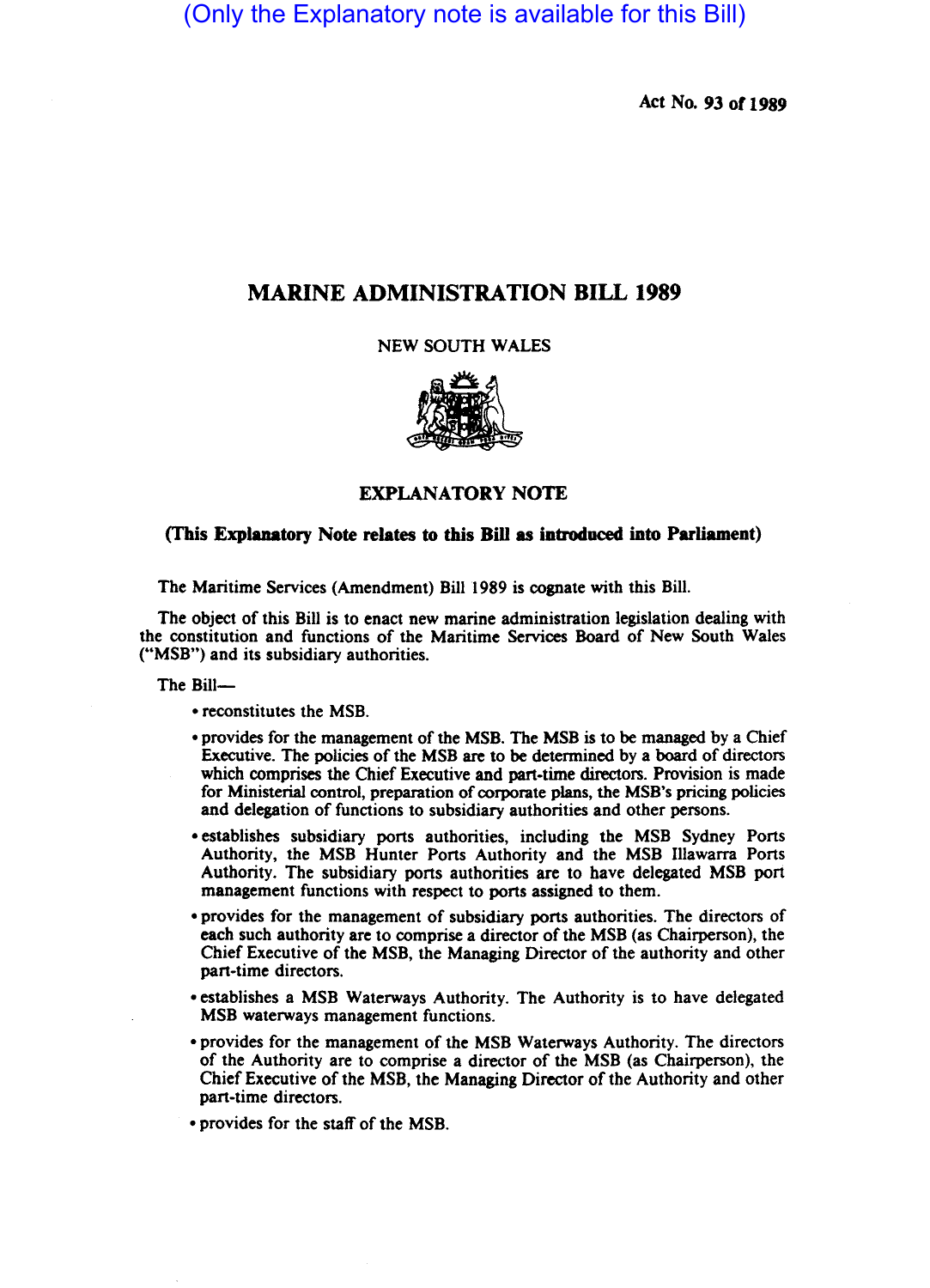- deals with financial provisions relating to the MSB. including provision for the payment of a dividend to the Treasury based on a percentage of the value of the assets of the MSB instead of the revenue of the MSB.
- enacts other miscellaneous provisions.

# PART 1-PRELIMINARY

Clause 1 specifies the short title of the proposed Act.

Clause 2 provides for the commencement of the proposed Act on a proclaimed day or days. 1

Clause 3 defines expressions used in the proposed Act. In particular. "marine legislation" is defined to include the various Acts and statutory instruments presently administered by the MSB.

# PART 2-MARITIME SERVICES BOARD OF NEW SOUTH WALES

## Division 1-Constitution of MSB

Clause 4 constitutes, as a statutory body representing the Crown, the Maritime Services Board of New South Wales.

# Division 2-Functions of MSB

Clause 5 states the general functions of the MSB (including port and waterways management functions conferred by the marine legislation).

Clause 6 confers miscellaneous powers and functions on the MSB. In particular, the MSB is authorised to conduct any business in order to utilise its staff and facilities.

#### Division 3--Management of MSB

Clause 7 provides for directors of the MSB. They are the Chief Executive of the MSB and up to 7 part-time directors appointed by the Minister. One of the directors is to be appointed as Chairperson of the MSB.

Clause 8 provides that the function of the directors is to determine the policies of the MSB.

Clause 9 provides for the appointment of a Chief Executive of the MSB by the Governor after the directors of the MSB have been given an opportunity to recommend a person or persons for appointment.

Clause 10 provides for tbe affairs of the MSB to be managed and controlled by the Chief Executive in accordance with the policies of the directors.

Clause 11 deals with Ministerial control of the MSB. Under the clause-

- (a) any direction by the Minister must be in writing;
- (b) the directors may request the Minister to review the direction if the MSB would suffer a significant financial loss:
- (c) the MSB is not obliged to comply with the direction pending the review; and
- (d) the Minister may confirm the direction following the review only if the Minister. with the approval of the Treasurer. agrees to reimburse the MSB from public revenue for the estimated loss incurred by the MSB in complying with the direction.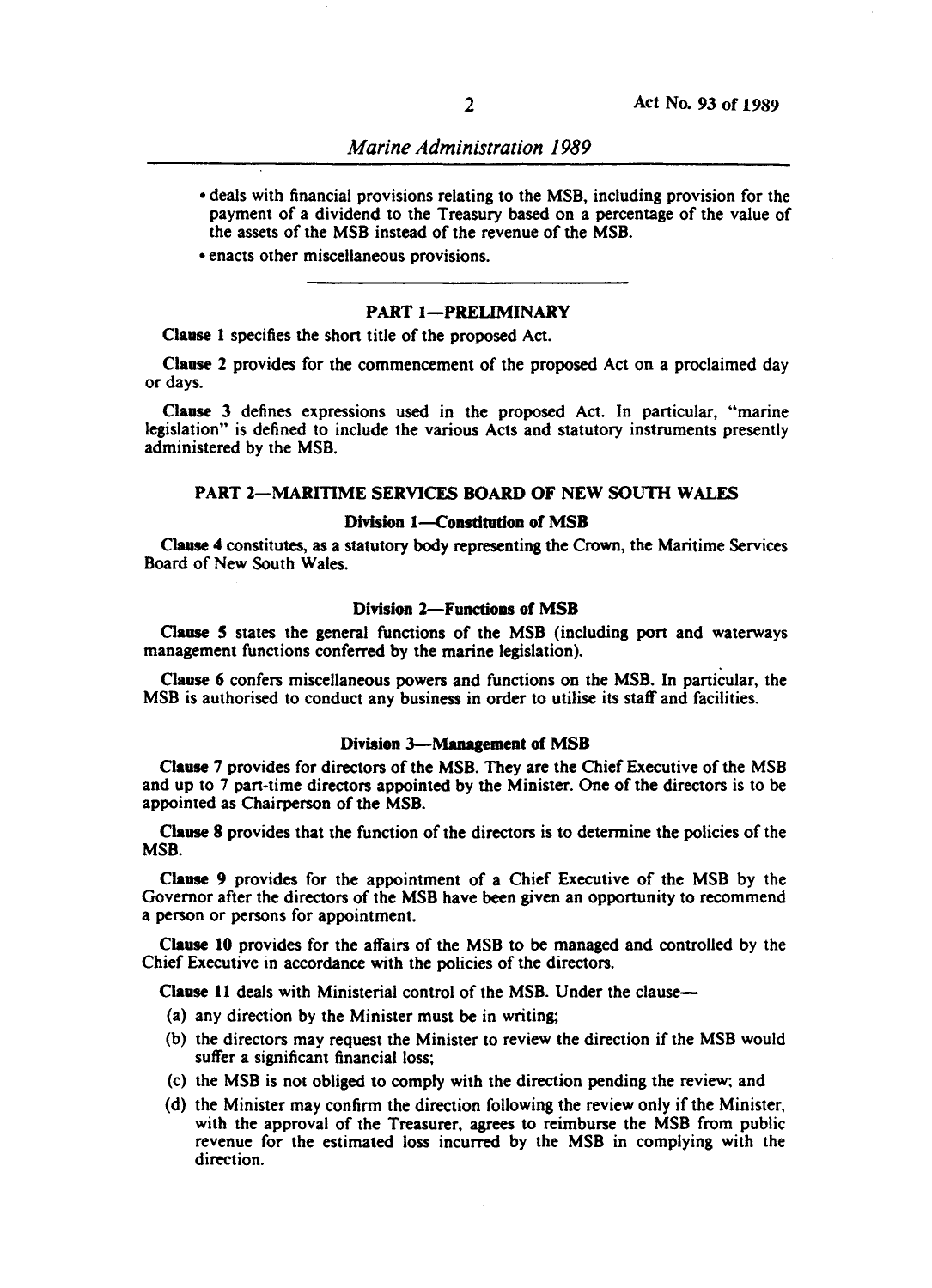Clause 12 requires the MSB to supply the Minister with relevant information relating to its activities.

Clause 13 makes provision for the preparation and annual review of a corporate plan for the MSB. Under the clause-

- (a) the MSB is required each year to prepare a corporate plan having regard to such comments as the Minister may make on the draft plan;
- (b) the MSB is required to exercise its functions, as far as practicable, in accordance with the plan; and
- (c) the plan is to specify objectives, policies etc. to achieve those objectives and criteria to assess performance.

Clause 14 requires the MSB to review existing port charges and develop policies in respect of future port charges.

Clause IS enables the MSB to exercise its functions through subsidiary authorities, joint ventures, partnerships etc.

Clause 16 authorises the delegation of the functions of the MSB to subsidiary authorities or authorised persons.

# PART 3-SUBSIDIARY AUTHORITIES

#### Division 1-Subsidiary ports authorities

Clause 17 constitutes, as statutory bodies representing the Crown, the MSB Sydney Ports Authority, the MSB Hunter Ports Authority and the MSB Illawarra Ports Authority. Other subsidiary ports authorities may be constituted by the regulations.

Clause 18 describes the functions of a subsidiary ports authority, namely, delegated MSB functions with respect to the ports assigned to it and the function of advising the MSB on any matter relating to port management.

Clause 19 specifies the ports in respect of which the functions of a subsidiary ports authority may be exercised. For example, the MSB Sydney Ports Authority may exercise its functions in relation to Sydney Harbour, Botany Bay and other ports prescribed by the regulations.

Clause 20 provides for directors of each subsidiary ports authority. They are a director of the MSB (as Chairperson), the Chief Executive of the MSB, the Managing Director of the subsidiary ports authority and part-time directors. In the case of the MSB IlIawarra Ports Authority, one of the part-time directors is to be the chairperson of the Port of Eden Advisory Committee referred to in clause 52.

#### Division 2-MSB Waterways Authority

Clause 21 constitutes, as a statutory body representing the Crown, the MSB Waterways Authority.

Clause 22 describes the functions of the MSB Waterways Authority. namely. delegated MSB functions and the function of advising the MSB on any matter relating to waterways management.

Clause 23 provides for directors of the MSB Waterways Authority. They are a director of the MSB (as Chairperson) the Chief Executive of the MSB. the Managing Director of the Authority and part-time directors.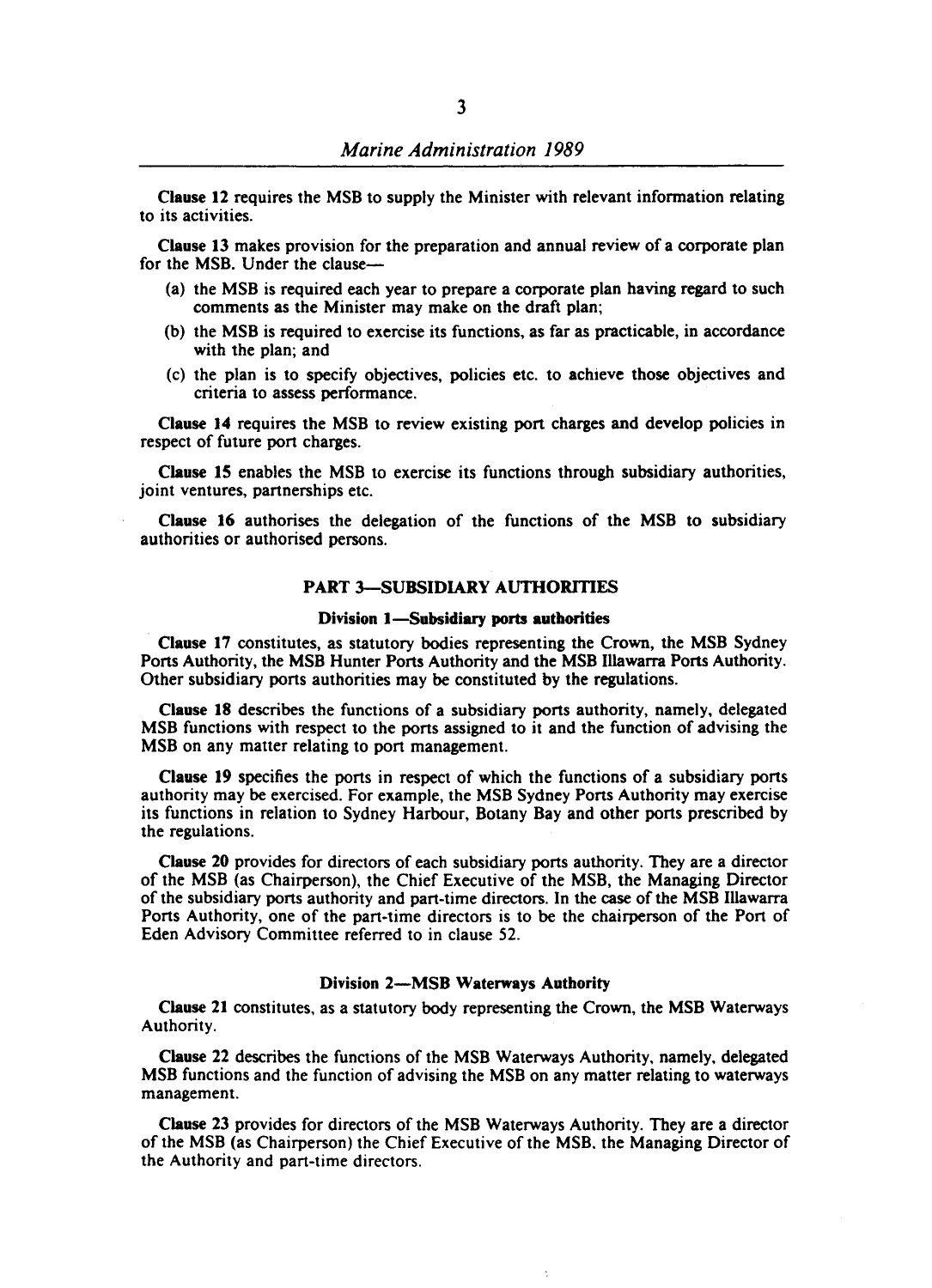#### Division 3-Other MSB subsidiary authorities

Clause 24 provides for the constitution by the regulations of other subsidiary authorities of the MSB.

Clause 25 provides that a subsidiary authority under Division 3 has such functions of the MSB as are delegated to it at the direction of the Minister.

Clause 26 provides for separate directors of each subsidiary authority under Division 3 along the same lines as for subsidiary ports authorities under Division I.

### Division 4-Provisions relating to subsidiary authorities

Clause 27 provides that Division 4 aplies to all subsidiary authorities of the MSB except private subsidiary corporations.

Clause 28 provides that the directors of a subsidiary authority are to determine the policies of the authority.

Clause 29 provides for the appointment of a Managing Director of a subsidiary authority by the MSB after the MSB has given the directors of the authority an opportunity to recommend a person or persons for appointment.

Clause 30 provides for the affairs of a subsidiary authority to be managed and controlled by the Managing Director in accordance with the policies of the directors.

Clause 31" authorises the MSB to employ ecessary staff to enable a subsidiary authority to exercise its functions.

Clause 32 provides that the financial reporting requirements of the MSB must include a separate report on the financial position and activities of each subsidiary authority.

Clause 33 provides for the application, in a manner and to the extent prescribed by the regulations, of the provisions of the marine legislation to a subsidiary authority.

Clause 34 provides for the exchange, with the Minister's approval, of assets, rights or liabilities between the MSB and a subsidiary authority.

#### Division 5-Private subsidiary corporations

Clause 35 contains definitions for the purposes of the proposed Division.

Clause 36 authorises the MSB to form private companies, to acquire interests in private companies or to dispose of any such interest. The Minister's approval is required if such a private company becomes or ceases to be a private subsidiary corporation (namely, a private corporation in which the MSB has a controlling interest). A private subsidiary corporation is not to be a statutory body representing the Crown.

### PART 4-STAFF

Clause 37 authorises the MSB to employ necessary staff. The staff are not employed under the Public Sector Management Act 1988.

Clause 38 authorises the MSB to fix the salary, wages and conditions of its staff (subject to any other Act or law).

Clause 39 authorises regulations to be made with respect to the employment of the staff of the MSB. The regulations are to be subject to any industrial award or agreement in connection with conditions of employment.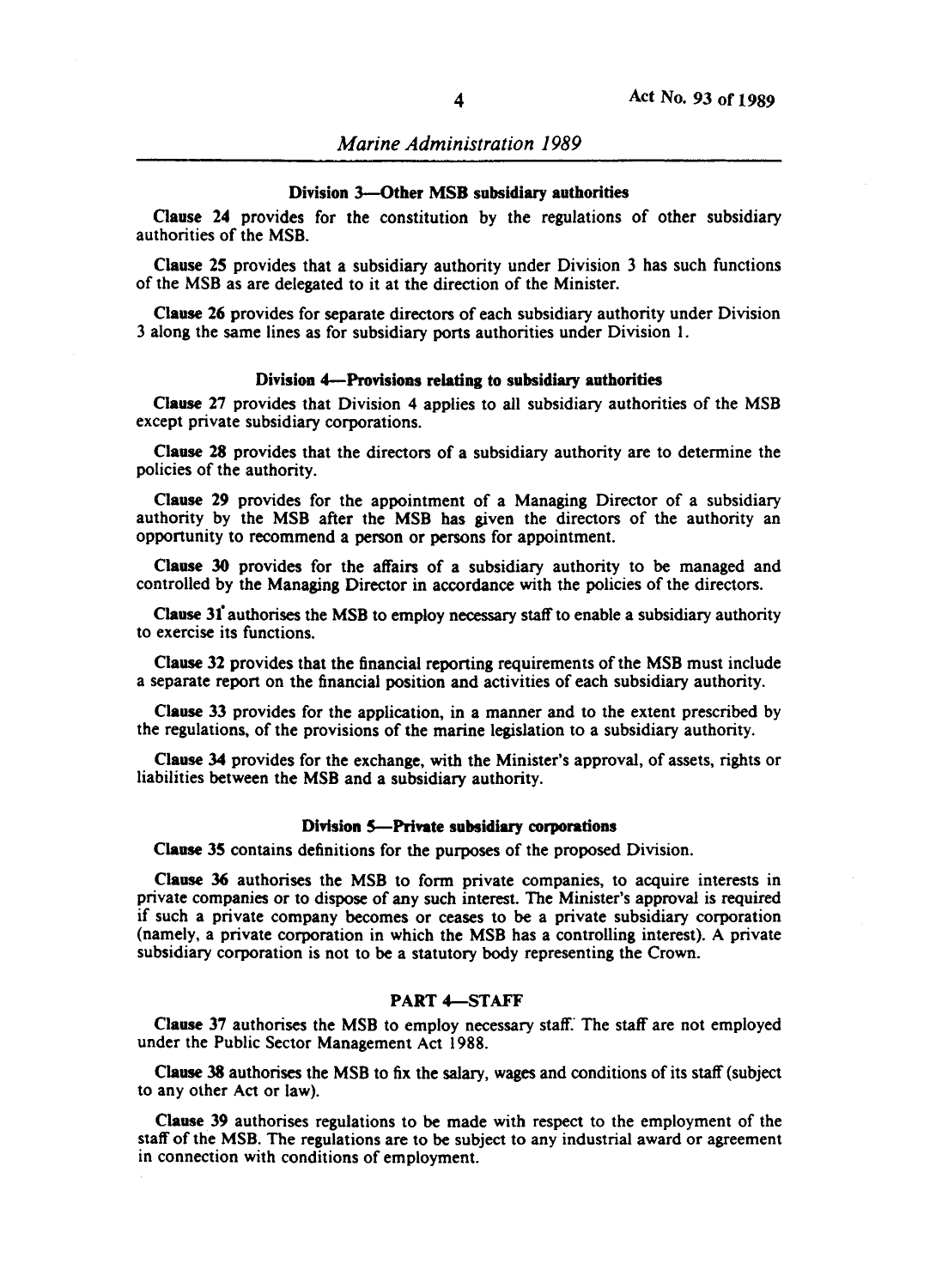Clause 40 authorises the MSB to arrange for the use of the staff and facilities of other government departments and of public or local authorities.

Clause 41 enables the MSB to engage consultants.

Clause 42 authorises the MSB to appoint persons to act as members of the staff of the MSB and to exercise their functions as members.

### PART 5-FINANCE

Clause 43 provides for the continuation of the Maritime Services Board Fund.

Clause 44 provides for the payment into the Fund of government grants, revenue and other money of the MSB.

Clause 45 provides for the payment from the Fund of all payments required to be made by the MSB.

Clause 46 provides for the payment from the Fund of a dividend to the Treasury based on a percentage of the value of the assets of the MSB instead of on a percentage of the revenue of the MSB.

Clause 47 authorises the MSB to invest money held by it.

Clause 48 continues provisions relating to the capital indebtedness of the MSB to the State.

Clause 49 provides that all money received on account of the Fund is to paid into a bank in New South Wales.

Clause 50 provides for the financial year of the MSB.

### **PART 6-MISCELLANEOUS**

Clause 51 re-enacts a provision which preserves the MSB's functions in respect of land purporting to be vested in the MSB by the State.

Clause 52 requires the MSB to establish a Port of Eden Advisory Committee and enables the MSB to establish other advisory committees to advise and assist the MSB in its functions.

Clause 53 provides that a function exercised by the MSB, a subsidiary authority or a delegate of the MSB is not invalidated if it is exercised contrary to a direction by the Minister.

Clause 54 exculpates from personal liability the directors of the MSB or subsidiary authorities or persons duly acting under direction for any matter or thing done in good faith in the execution of official duties.

Clause 55 provides for the service of documents on the MSB or a subsidiary authority.

Clause 56 makes provision for the custody and use of the seal of the MSB or a subsidiary authority.

Clause 57 authorises the MSB to waive or refund charges etc.

Clause 58 enables the MSB to recover charges etc. due as a debt.

Clause S9 provides that offences against the proposed Act or regulations may be dealt with in a summary manner before a Local Court.